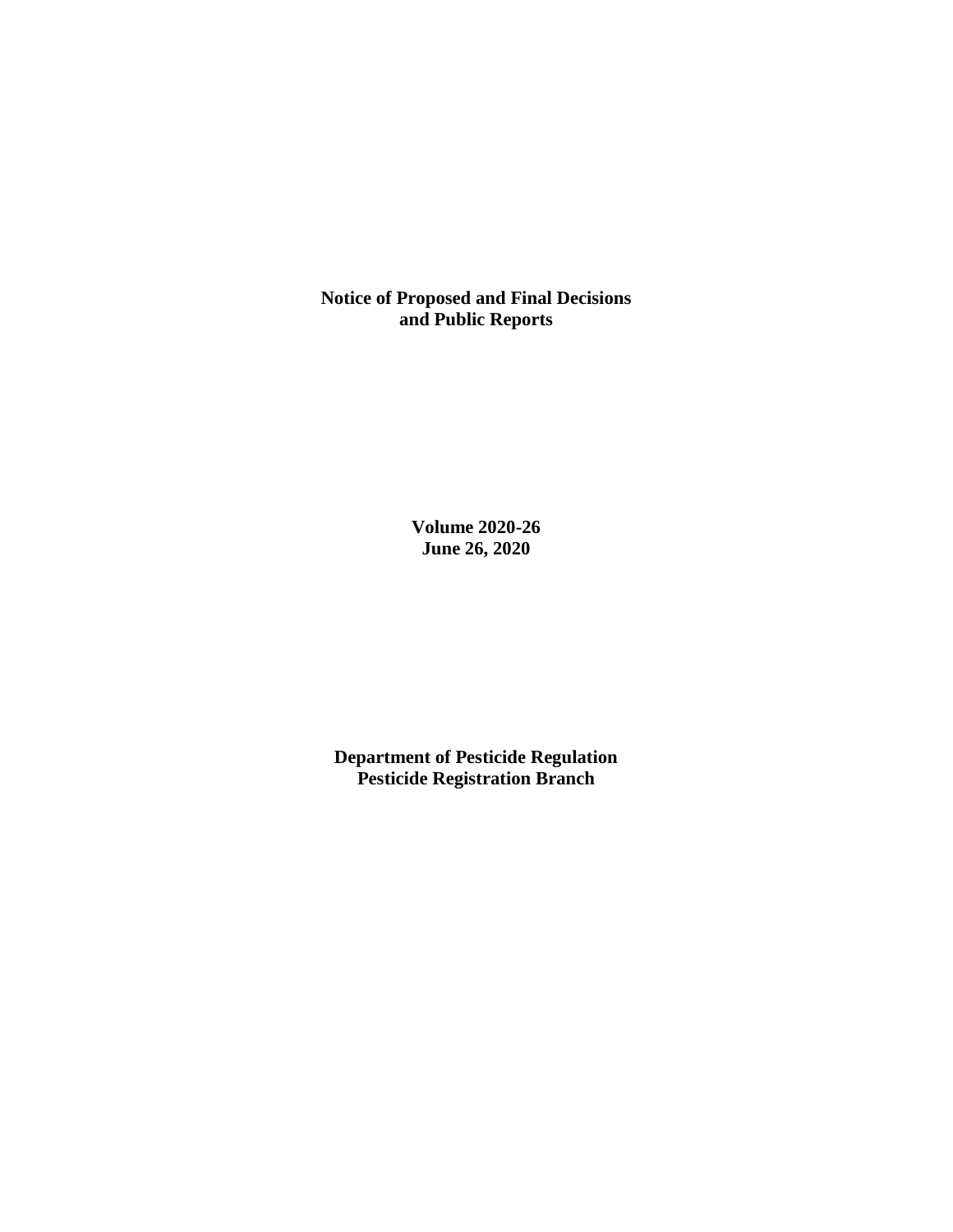# **NOTICE OF FINAL DECISIONS TO REGISTER PESTICIDE PRODUCTS AND WRITTEN EVALUATION**

Pursuant to Title 3, California Code of Regulations section 6255, the Director of the Department of Pesticide Regulation (DPR), files this Notice of Final Decisions to Register Pesticide Products with the Secretary of the Resources Agency for posting. This notice must remain posted for a period of 30 days for public inspection. Between the time DPR posts a proposed registration decision for public comment and DPR makes a final decision regarding the product, nonsignificant changes may be made to the product label (e.g., revising the product name, changing a master label to an end-use marketing label, correcting typographical errors). If the changes are not significant, DPR will not re-notice the product for public review and comment. However, if significant changes are made to the product label that substantially affect DPR's analysis on direct or indirect significant adverse environmental or human health impacts that can reasonably be expected to occur from the proposed decision, DPR will re-notice the product label for public review and comment.

In addition, for any product that is posted proposed to register as a conditional registration, the registrant may address the conditions of registration by providing the appropriate data or modifying the product label (e.g., remove use site, add "not for use in California" to a use site) during the posting period. If the registrant adequately addresses the conditions of registration during the posting period and the resulting change to the product label is not significant such that DPR must re-post the product label for review and public comment, DPR will post the product below, but will no longer have a "conditional" designation by the registration type.

For information about submitting a request for any documents related to this notice, please visit [https://www.cdpr.ca.gov/public\\_r.htm.](https://www.cdpr.ca.gov/public_r.htm)

To view the public report that was issued when the product was proposed for registration, click on the hyperlinked Tracking Number for the product.

*Tracking Number with hyperlink to public report – (EPA Registration Number) Applicant / Brand Name*

[290939](https://www.cdpr.ca.gov/docs/registration/nod/public_reports/290939.pdf) - (3573 - 102) PROCTER & GAMBLE COMPANY, THE MASTER LABEL - TRILAMBDA AB USE: DISINFECTANT - FOR THE CONTROL OF ORGANISMS SUCH AS STAPHYLOCOCCUS AUREUS, KLEBSIELLA AEROGENES, AND SALMONELLA ENTERICA ON HARD, NON-POROUS FLOORS TYPE: SECTION 3 REGISTRATION - ACTIVE INGREDIENT(S): CHLORHEXIDINE DIACETATE DIDECYL DIMETHYL AMMONIUM CHLORIDE CAS NUMBER(S): 56-95-1 , 126851-24-9 , 154765-32-9 , 7173-51-5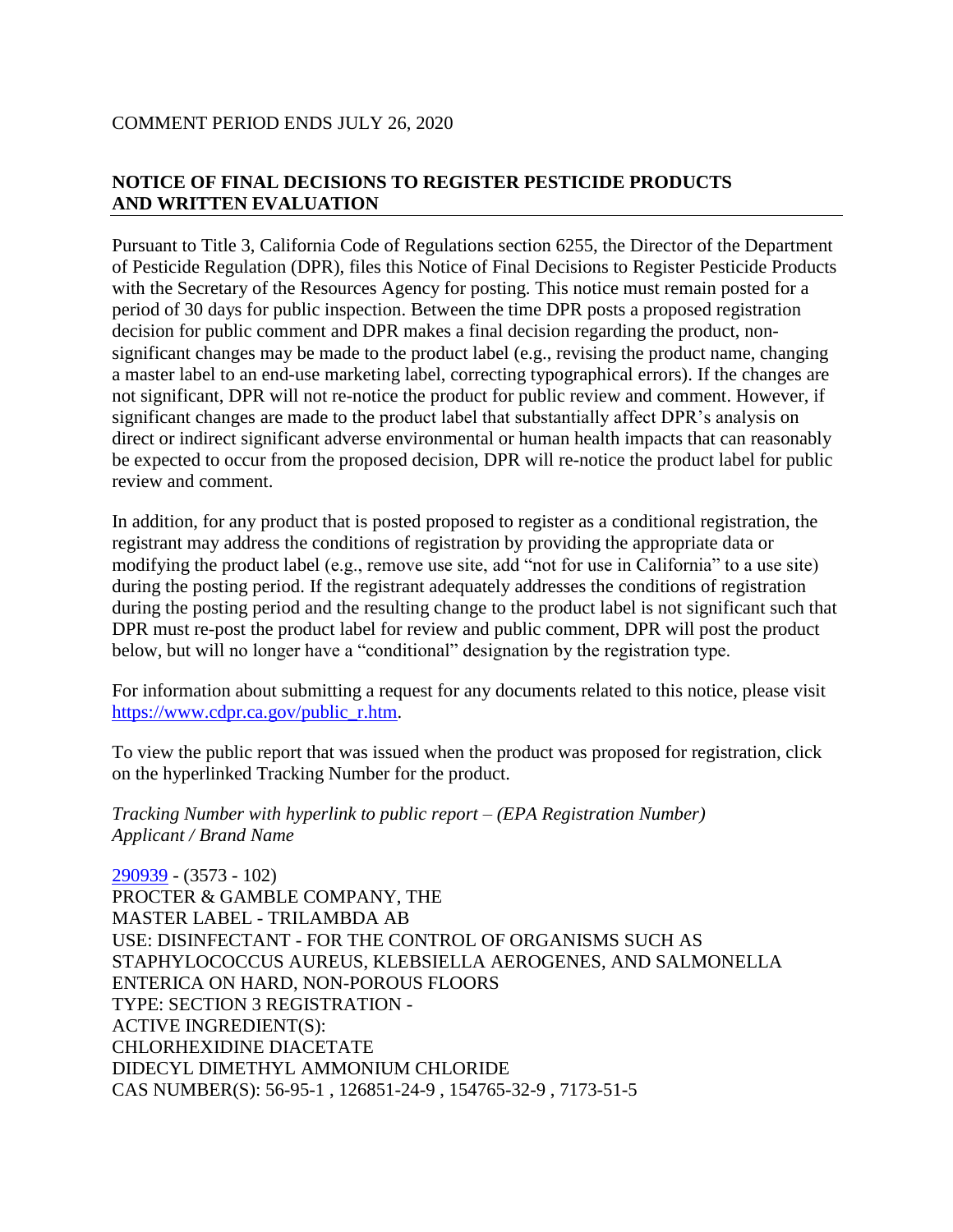**Notice of Final Decisions to Register (Continued) Page 2**

[291722](https://www.cdpr.ca.gov/docs/registration/nod/public_reports/291722.pdf) - (89459 - 111) CENTRAL GARDEN & PET COMPANY MASTER LABEL - RF2266 MPC USE: INSECT GROWTH REGULATOR, INSECTICIDE - FOR THE CONTROL OF INSECTS SUCH AS GRANARY WEEVILS, TOBACCO MOTHS, AND TICKS IN SITES SUCH AS FOOD PROCESSING FACILITIES, KENNELS, BATHROOMS, BUSES, AUDITORIUMS, AND CONFINED ANIMAL AREAS AND FOR POSTHARVEST TREATMENT ON STORED PRODUCTS SUCH AS BARLEY, CORN, OATS, APPLES, BLACKBERRIES, AND BLUEBERRIES TYPE: SECTION 3 REGISTRATION - ACTIVE INGREDIENT(S): PIPERONYL BUTOXIDE **PYRETHRINS** S-METHOPRENE CAS NUMBER(S): 51-03-6 , 121-21-1 , 8003-34-7 , 65733-16-6

[290966](https://www.cdpr.ca.gov/docs/registration/nod/public_reports/290966.pdf) - (1677 - 263) ECOLAB INC. DISINFECTANT 1 WIPE USE: ANTIMICROBIAL, BACTERICIDE, DISINFECTANT, FUNGICIDE, VIRUCIDE - FOR THE CONTROL OF ORGANISMS SUCH AS STAPHYLOCOCCUS AUREUS, HUMAN ROTAVIRUS, AND TRICHOPHYTON INTERDIGITALE ON HARD NON-POROUS SURFACES IN SITES SUCH AS CORRECTIONAL FACILITIES, HOSPITALS, HEALTH CLUBS, VETERINARY CLINICS, SCHOOLS, AND CRUISE SHIPS TYPE: SECTION 3 REGISTRATION - ACTIVE INGREDIENT(S): DODECYLBENZENE SULFONIC ACID CAS NUMBER(S): 27176-87-0

[291360](https://www.cdpr.ca.gov/docs/registration/nod/public_reports/291360.pdf) - (279 - 9616) FMC CORPORATION VERIMARK INSECT CONTROL USE: INSECTICIDE - FOR THE CONTROL OF INSECTS SUCH AS LEAFMINERS, THRIPS, AND ARMYWORMS ON CROPS SUCH AS CUCURBIT VEGETABLES, FRUITING VEGETABLES, CITRUS TREES, PEANUTS, LEGUMES EXCEPT SOYBEANS, AND TOBACCO TYPE: SECTION 3 LABEL AMENDMENT - TO UPDATE THE RESISTANCE MANAGEMENT AND SOIL APPLICATION SECTIONS, ADD DRIP CHEMIGATION AND TRANSPLANT WATER APPLICATION TO SEVERAL CROPS, AND ADD STRIPED CUCUMBER BEETLE TO CUCURBITS AND BEET LEAFHOPPER PLUS CURLY TOP DISEASE SUPPRESSION TO FRUITING VEGETABLES ACTIVE INGREDIENT(S): CYANTRANILIPROLE CAS NUMBER(S): 736994-63-1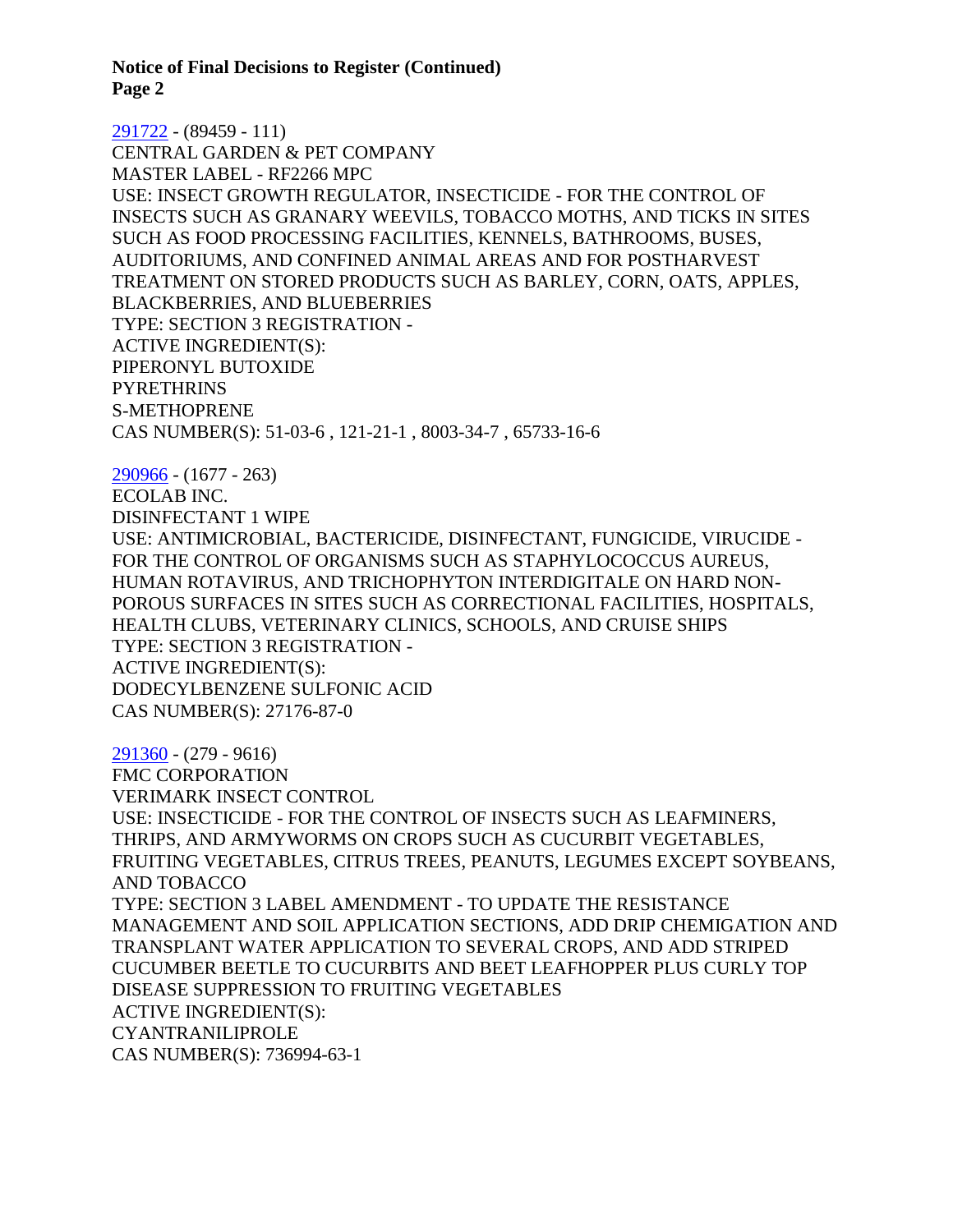**Notice of Final Decisions to Register (Continued) Page 3**

[291885](https://www.cdpr.ca.gov/docs/registration/nod/public_reports/291885.pdf) - (10324 - 81) MASON CHEMICAL COMPANY MAQUAT 7.5-M USE: ANTIMICROBIAL, BACTERICIDE, DISINFECTANT, FUNGICIDE, VIRUCIDE - FOR THE CONTROL OF ORGANISMS SUCH AS ESCHERICHIA COLI, ASPERGILLUS NIGER, AND VACCINIA VIRUS ON HARD, NON-POROUS SURFACES IN SITES SUCH AS HOSPITALS, NURSING HOMES, DENTAL OFFICES, BARBER SHOPS, BATHROOMS, AND LOCKER ROOMS TYPE: SECTION 3 LABEL AMENDMENT – CONDITIONAL – TO REVISE THE ORGANISM LIST, MARKETING CLAIMS, FOGGING DIRECTIONS, AND USE RATES; TO ADD ADDITIONAL USES AND USE SITES; TO REMOVE THE CONTACT TIME FOR THE MOLD/MILDEW DIRECTIONS; TO MAKE ADDITIONS TO THE ALTERNATE CONTAINER/DELIVERY SYSTEMS SECTION; TO ADD AN EMERGING VIRAL PATHOGENS SECTION; AND TO UPDATE THE PRECAUTIONARY STATEMENTS ACTIVE INGREDIENT(S): ALKYL (50%C14, 40%C12, 10%C16) DIMETHYLBENZYL AMMONIUM CHLORIDE DIDECYL DIMETHYL AMMONIUM CHLORIDE DIOCTYL DIMETHYL AMMONIUM CHLORIDE OCTYL DECYL DIMETHYL AMMONIUM CHLORIDE CAS NUMBER(S): 63449-41-2 , 126851-24-9 , 154765-32-9 , 7173-51-5 , 5538-94-3 , 32426-

11-2

[292138](https://www.cdpr.ca.gov/docs/registration/nod/public_reports/292138.pdf) - (93664 - 1) PIERCE INNOVATIONS, LLC Q SHIELD PROFESSIONAL SURFACE PROTECTOR USE: ANTIMICROBIAL, DISINFECTANT - FOR THE CONTROL OF ORGANISMS SUCH AS ODOR CAUSING BACTERIA, BACTERIA WHICH CAUSE STAINING AND DISCOLORATION, AND FUNGI (STAIN AND ODOR CAUSING MILDEW AND MOLD) ON FABRIC SURFACES SUCH AS CLOTHING AND CARPETS TYPE: SECTION 3 REGISTRATION – CONDITIONAL ACTIVE INGREDIENT(S): 3-(TRIHYDROXYSILYL) PROPYL DIMETHYL OCTADECYL AMMONIUM CHLORIDE

ALKYL (50%C14, 40%C12, 10%C16) DIMETHYLBENZYL AMMONIUM CHLORIDE CAS NUMBER(S): 199111-50-7 , 63449-41-2 , 68424-85-1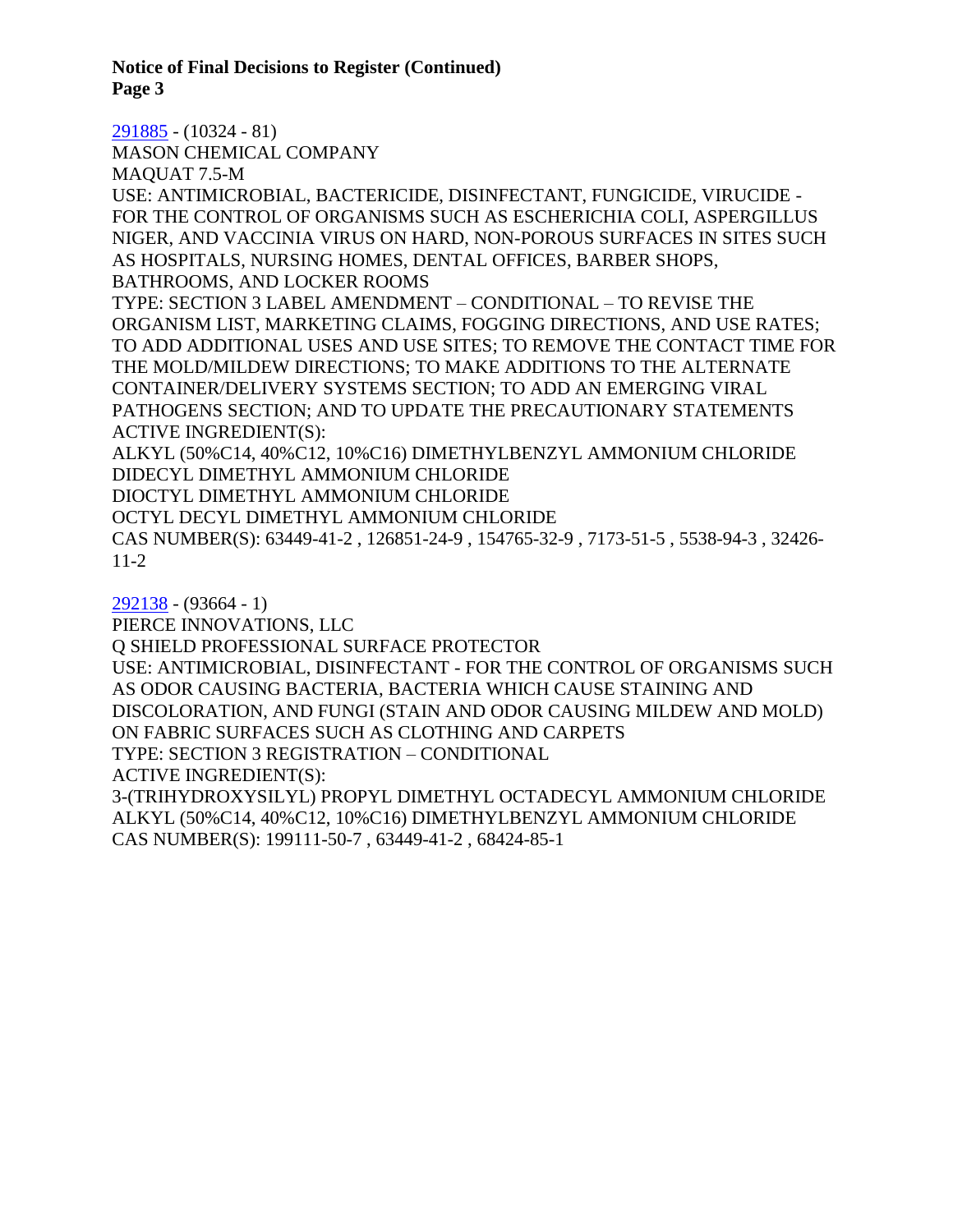# **Notice of Final Decisions to Register (Continued) Page 4**

# **Written Evaluation**

Pursuant to Title 3, California Code of Regulations section 6254, this notice includes a written evaluation of significant environmental points raised in comments submitted during the review and comment period required by Title 3, California Code of Regulations section 6253 for any of the products listed above.

# **DPR received no comments on the above listed products.**

Tulio Macedo

06/26/2020

 Tulio Macedo, Chief Pesticide Registration Branch

Dated